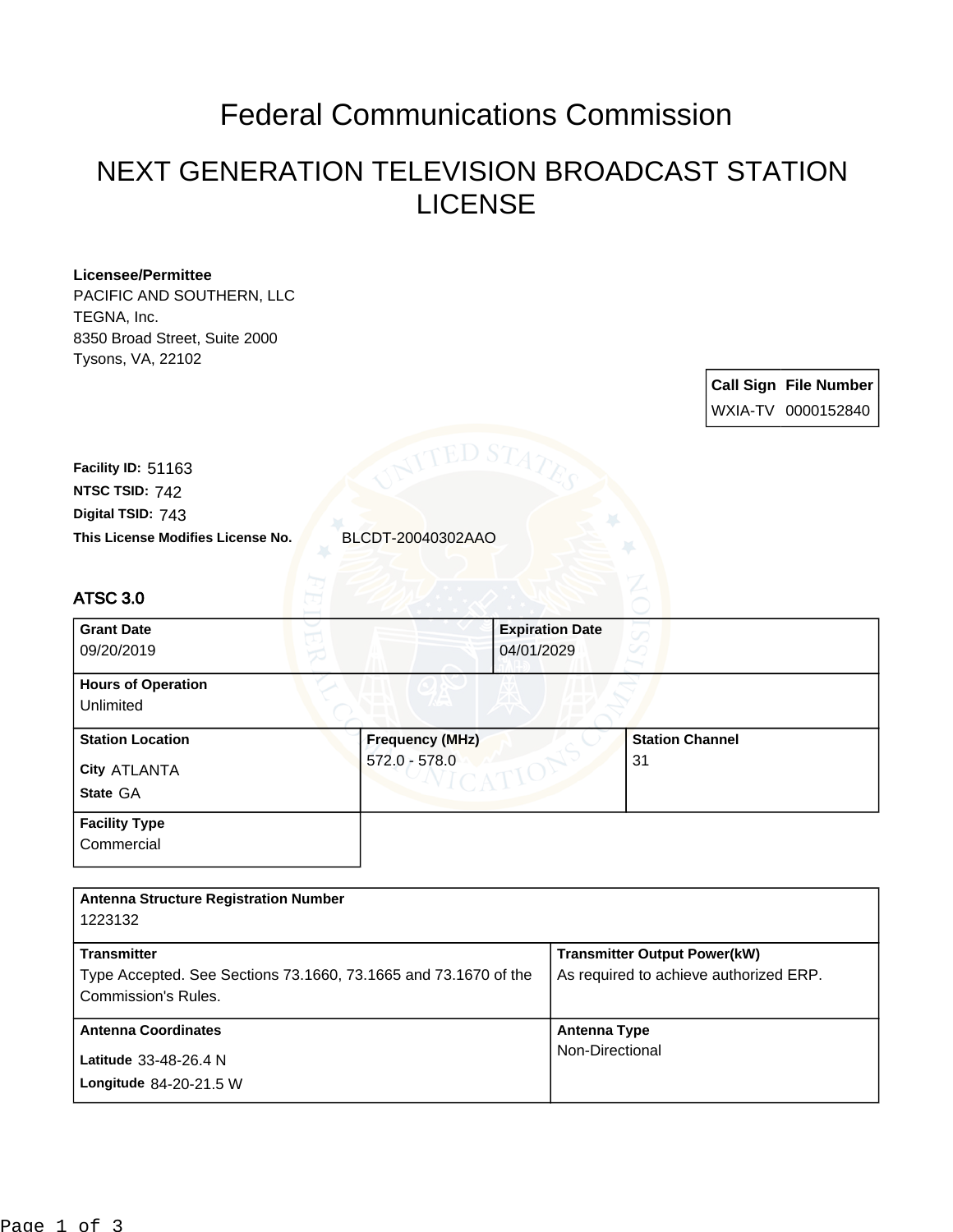| <b>Description of Antenna</b>                            |                                                   |
|----------------------------------------------------------|---------------------------------------------------|
| Make RFS                                                 |                                                   |
| Model RD280-HP                                           |                                                   |
| Antenna Beam Tilt (Degrees Electrical)                   | Antenna Beam Tilt (Degrees Mechanical @           |
| 0.75                                                     | <b>Degrees Azimuth)</b>                           |
|                                                          | Not Applicable                                    |
| <b>Major Lobe Directions</b>                             | <b>Maximum Effective Radiated Power (Average)</b> |
| N/A                                                      | 805 kW                                            |
|                                                          | 29.06 DBK                                         |
| <b>Height of Radiated Center Above Ground (Meters)</b>   | <b>Height of Radiated Center Above Mean Sea</b>   |
| 351.1                                                    | Level (Meters)                                    |
|                                                          | 615.4                                             |
| Height of Radiated Center Above Average Terrain (Meters) | <b>Overall Height of Antenna Structure Above</b>  |
| 329                                                      | <b>Ground (Meters)</b>                            |
|                                                          | See the registration for this antenna structure.  |
|                                                          |                                                   |

| <b>Waivers/Special Conditions</b><br><b>ATSC 1.0</b>    |                        |                                      |                              |
|---------------------------------------------------------|------------------------|--------------------------------------|------------------------------|
|                                                         |                        |                                      | <b>Call Sign Facility ID</b> |
|                                                         |                        |                                      | WXIA-TV<br>51163             |
| <b>Grant Date</b><br>07/30/2021                         |                        | <b>Expiration Date</b><br>04/01/2029 |                              |
| <b>Hours of Operation</b><br>Unlimited                  |                        |                                      |                              |
| <b>Station Location</b>                                 | <b>Frequency (MHz)</b> | <b>Station Channel</b>               |                              |
| City ATLANTA                                            | 192.0 - 198.0          | 10                                   |                              |
| State GA                                                |                        |                                      |                              |
| <b>Facility Type</b><br>Commercial                      |                        |                                      |                              |
| <b>Antenna Structure Registration Number</b><br>1000121 |                        |                                      |                              |

| 1020431                                                                                                             |                                                                               |
|---------------------------------------------------------------------------------------------------------------------|-------------------------------------------------------------------------------|
| <b>Transmitter</b><br>Type Accepted. See Sections 73.1660, 73.1665 and 73.1670 of the<br><b>Commission's Rules.</b> | <b>Transmitter Output Power(kW)</b><br>As required to achieve authorized ERP. |